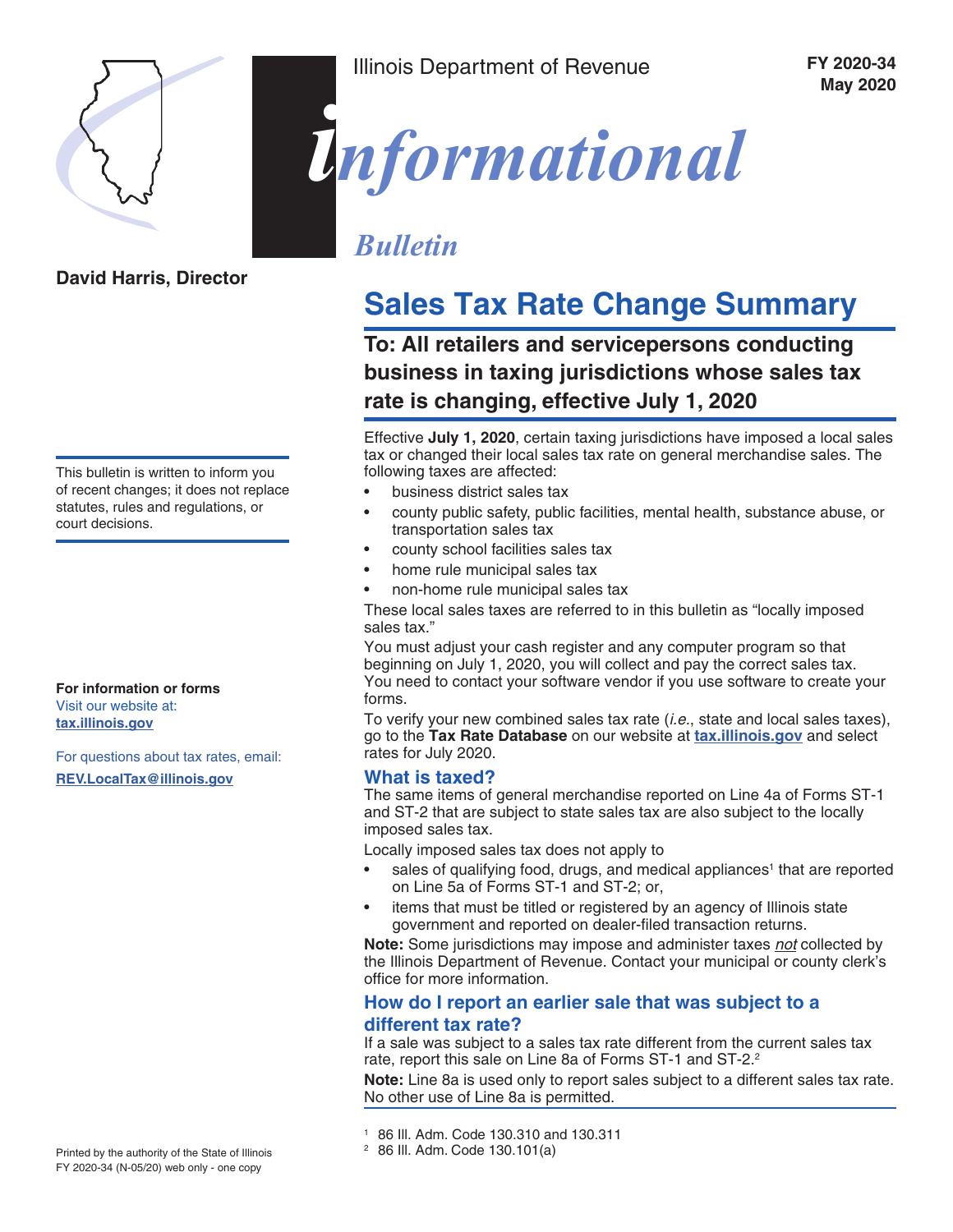#### **Where can I find tax rate changes or combined sales tax rates?**

The chart below outlines the sales tax rate for each jurisdiction that has imposed a change in local sales tax rates collected by the Department of Revenue, effective July 1, 2020. For a complete list of all sales tax rates, go to the **Tax Rate Database** on our website at **[tax.illinois.gov](https://www2.illinois.gov/rev/Pages/default.aspx)**.

#### **How do I know if my sales are subject to a business district sales tax?**

Your business address determines whether business district sales tax applies to your sales. Refer to our **Tax Rate Database** on our website at **[tax.illinois.gov](https://www2.illinois.gov/rev/Pages/default.aspx)** for a list of addresses.

To verify a tax rate or business district address, select July 2020 on the **Tax Rate Database**.

| Sales Tax Rate Changes for Sales of General Merchandise                         |                                                 |                    |                                                              |                                       |  |  |
|---------------------------------------------------------------------------------|-------------------------------------------------|--------------------|--------------------------------------------------------------|---------------------------------------|--|--|
| <b>Jurisdiction</b>                                                             | <b>Combined rate</b><br>endina<br>June 30, 2020 | Rate<br>Change     | <b>NEW Combined rate</b><br>beginning<br><b>July 1, 2020</b> | Type of<br><b>Local Tax</b><br>Change |  |  |
| <b>Municipalities</b>                                                           |                                                 |                    |                                                              |                                       |  |  |
| <b>Antioch</b><br>• Antioch Central Business District                           | 7.00                                            | $+1.00$            | 8.00                                                         | <b>Business District</b>              |  |  |
| <b>Atlanta</b><br>• Atlanta Business District                                   | 7.75                                            | $+1.00$            | 8.75                                                         | <b>Business District</b>              |  |  |
| <b>Bradley</b>                                                                  | 6.25                                            | $+1.00$            | 7.25                                                         | Non-Home Rule                         |  |  |
| <b>Breese</b><br>• Downtown and Main Street<br><b>Business District</b>         | 6.25<br>6.25                                    | $+1.00$            | 7.25<br>7.25                                                 | <b>Business District</b>              |  |  |
| • New Highway 50 Business District<br>• Old Highway 50 Business District        | 6.25                                            | $+1.00$<br>$+1.00$ | 7.25                                                         |                                       |  |  |
| <b>Edwardsville</b>                                                             | 6.85                                            | $+0.50$            | 7.35                                                         | Home Rule                             |  |  |
| <b>Hodgkins</b>                                                                 | 9.00                                            | $+1.00$            | 10.00                                                        | Home Rule                             |  |  |
| Huntley (Kane County)                                                           | 7.00                                            | $+1.00$            | 8.00                                                         | Home Rule                             |  |  |
| <b>Huntley (McHenry County)</b>                                                 | 7.00                                            | $+1.00$            | 8.00                                                         | Home Rule                             |  |  |
| <b>Lake Barrington</b>                                                          | 7.00                                            | $+0.50$            | 7.50                                                         | Home Rule                             |  |  |
| Le Roy<br>• Le Roy Business District                                            | 6.75                                            | $+1.00$            | 7.75                                                         | <b>Business District</b>              |  |  |
| Libertyville                                                                    | 7.00                                            | $+1.00$            | 8.00                                                         | Non-Home Rule                         |  |  |
| <b>Moline</b><br>• Marquis Harbor West Business<br><b>District</b>              | 8.50                                            | $+1.00$            | 9.50                                                         | <b>Business District</b>              |  |  |
| <b>Monmouth</b><br>• W. 11th Avenue/U.S. Highway 67<br><b>Business District</b> | 9.25                                            | $+1.00$            | 10.25                                                        | <b>Business District</b>              |  |  |
| <b>Mount Vernon</b>                                                             | 9.25                                            | $+0.25$            | 9.50                                                         | Home Rule                             |  |  |
| <b>Rockton</b>                                                                  | 7.25                                            | $+1.00$            | 8.25                                                         | Non-Home Rule                         |  |  |
| <b>Troy</b><br>• Troy Business District IV                                      | 6.60                                            | $+1.00$            | 7.60                                                         | <b>Business District</b>              |  |  |
| Waterloo<br>• Waterloo Commons Business<br><b>District</b>                      | 7.50                                            | $+1.00$            | 8.50                                                         | <b>Business District</b>              |  |  |